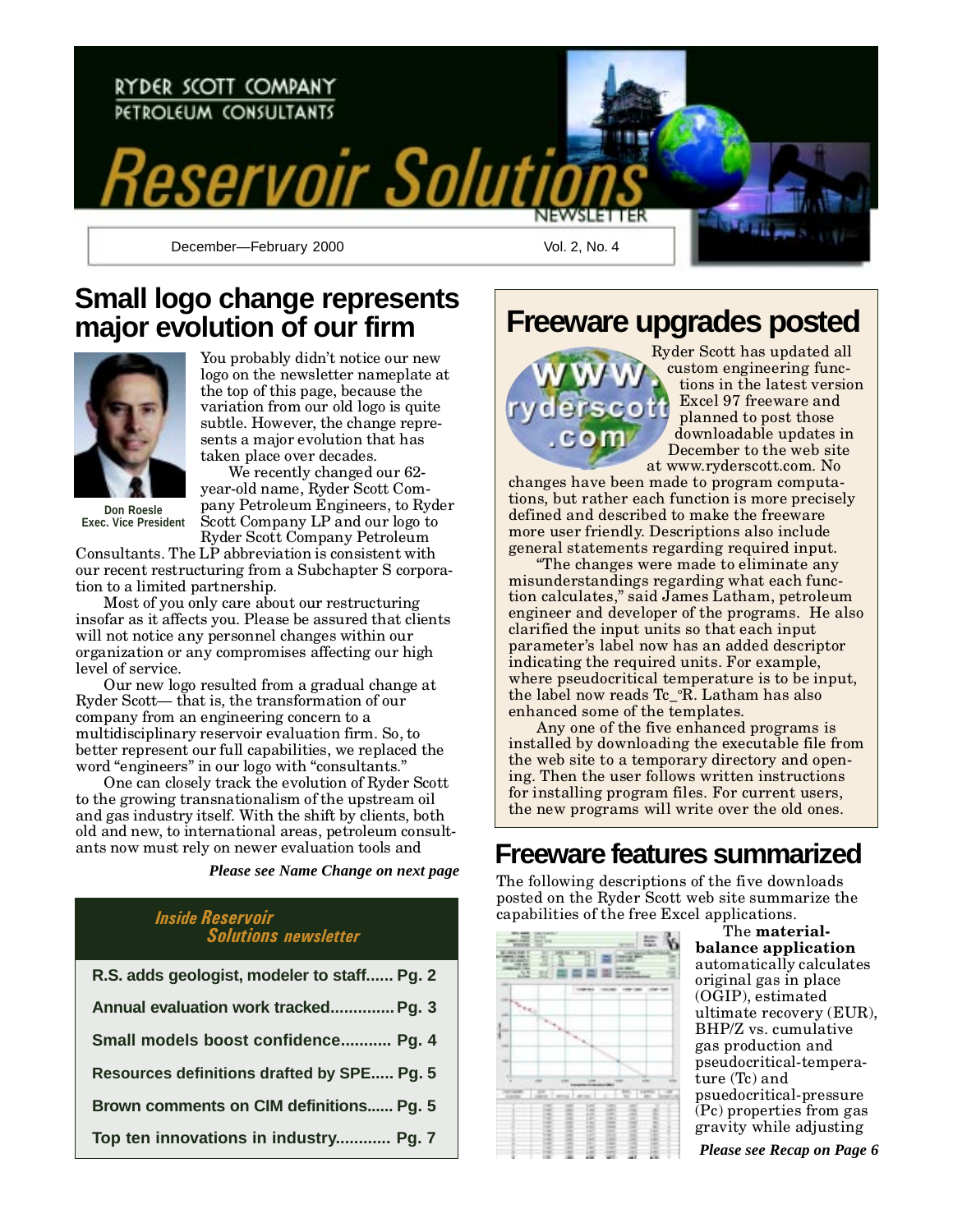methods in addition to the traditional decline-curve analysis. We use geoscientific analysis more often as we are asked to evaluate newly discovered areas with limited production histories.

International companies are also asking us to model reservoirs to more accurately predict production streams. Modeling is especially vital in analyzing how projects pay out under various, complex productionsharing (PSC), concession and service agreements.

We now conduct in-depth economic evaluations of international PSC and joint-venture (JV) projects using a proprietary analysis program developed over several years. We also perform deliverability studies in cases where infrastructure must be financed or costs shared.

In addition to reserves estimates, our work in international areas includes risk evaluations of properties and oil and gas marketability analyses, taking into account

**Publisher's Statement**

*Reservoir Solutions* newsletter is published quarterly by Ryder Scott Company LP Petroleum Consultants. Established in 1937, the reservoir evaluation consulting firm performs more than 1,000 studies a year. Ryder Scott has issued reports on more than 200,000 wells or producing entities in North America. The firm has also evaluated hundreds of international oil and gas properties involving thousands of wells. Ryder Scott multidisciplinary studies incorporate geophysics, petrophysics, geology, petroleum engineering, reservoir simulation and economics. With 117 employees, including 66 engineers and geoscientists, Ryder Scott has the capability to complete the largest, most complex reservoirevaluation projects in a timely manner.

#### Board of Directors

| Raymond V. Cruce   | S |
|--------------------|---|
| Chairman and CEO   | F |
| Ronald Harrell     | J |
| President          | J |
| Don P. Roesle      | J |
| Exec. V. President | F |
| Harry J. Gaston    |   |
| President Emeritus |   |

r. Vice Presidents: Ralph H. Fellows oe P. Allen John R. Warner ohn E. Hodgin Kent A. Williamson

Reservoir Solutions Editor: Mike Wysatta Business Development Manager

Ryder Scott Company LP 1100 Louisiana, Suite 3800 Houston, Texas 77002-5218 Phone: 713-651-9191; Fax: 713-651-0849 Denver, Colorado; Phone: 303-623-9147 Calgary, AB, Canada; Phone: 403-262-2799 E-mail: info@ryderscott.com Web site: www.ryderscott.com

supply-and-demand factors.

Over the past few years, we have carefully built up and diversified our professional staff by hiring more top geologists, geophysicists and reservoir modeling specialists. We have provided these professionals with the latest computer hardware and software so they can do their jobs more effectively.

Our client composition has also changed because of geopolitical and world-economy developments. We are now evaluating properties for national petroleum companies seeking to privatize and acquire working capital from the equity markets. We are also evaluating properties of independents partnering with others to share the exploration and development costs of international JV projects.

We hope the industry won't forget that Ryder Scott earned its stripes as one of the best Gulf Coast reserves evaluation firms in the business. But we also are excited that much of our new business gains have come from overseas companies needing multidisciplinary studies integrating geology, geophysics, petrophysics, reservoir simulation and economics as well as classical petroleum engineering.

### *Name Change—Cont. from Page 1* **Geologist, modeler added**

Ken Whaley, geologist, and Grant Robertson, engineer, have recently joined Ryder Scott in Houston as full-time employees.



Previously, Whaley was senior engineering geologist at King Ranch Energy Inc. He was also an exploration manager at Pennzoil Co. and worked there 16 **Whaley**

years. He has B.S. and M.S. degrees in geology from the U. of Texas and U. of Houston, respectively.



**Robertson**

Robertson was previously a team leader in reservoir simulation at BP Exploration Inc. He also worked for Chevron Corp. for 15 years in management. He has PhD and M.S.

degrees in chemical engineering from the California Inst. of Technology and U. of Toronto, respectively as well as a B.S. degree from the latter in engineering science.



**The West Texas Intermediate Crude (WTI) prices are the posted prices of Exxon Co. USA published in the** *Crude Oil Price Bulletin Summary***. Composite spot gas prices are the wellhead prices published in the** *Natural Gas Week* **newsletter. Brent oil prices are the published, posted prices available to the general public from commodity quotation services over the Internet.**

### **Benchmark oil and U.S. composite gas price history**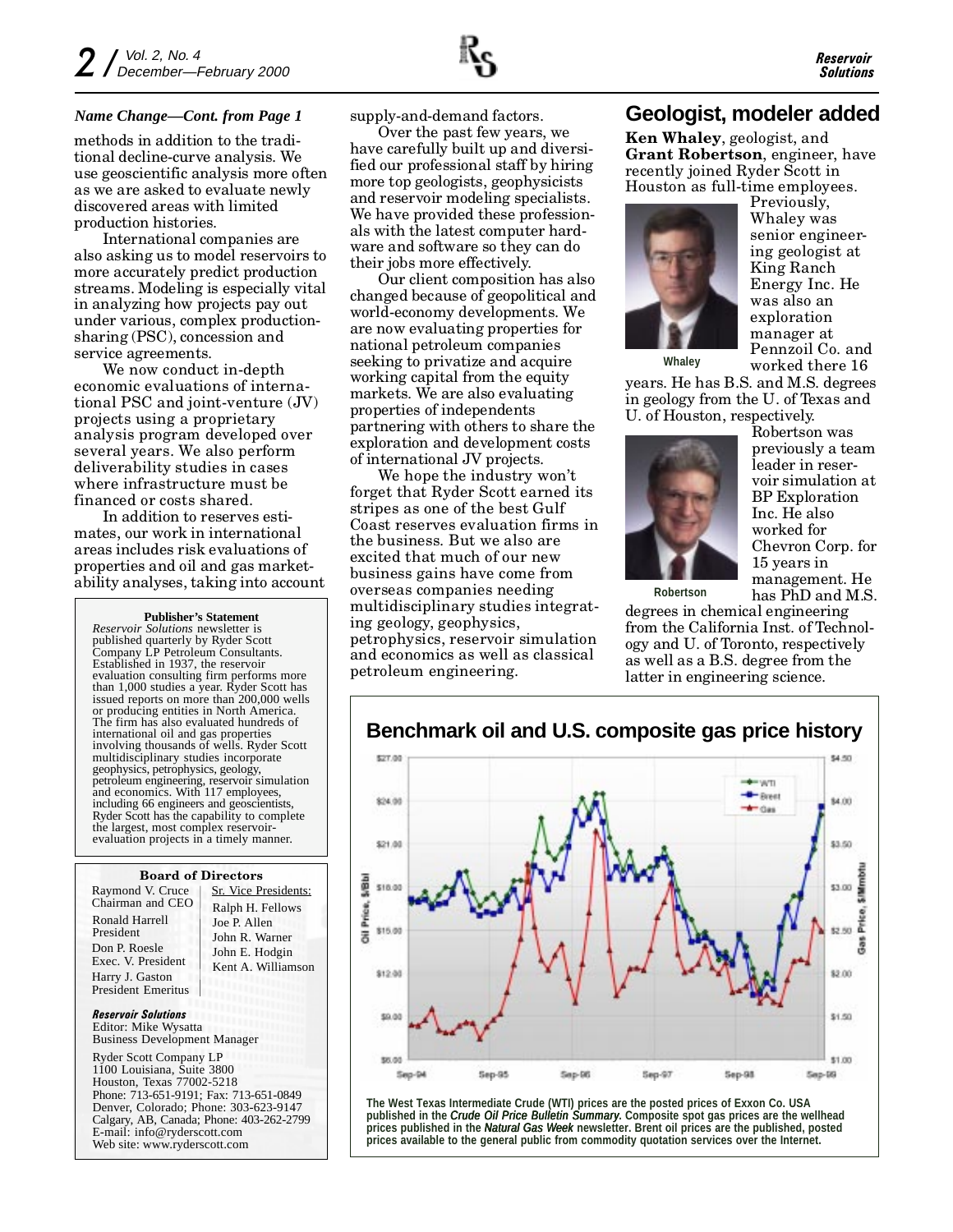# **Study: 78% of "disclosing" producers use consultants**

#### *Ryder Scott again most listed consultant in the John S. Herold survey of the latest annual reports*

In a recently published John S. Herold survey, three out of every four producers that identified reserves engineers in their 1998 annual reports cited independent engineering consultants vs. internal engineers. This year, the annual survey compiled yearend petroleum-reserves information from 433 publicly owned oil and gas companies listed on U.S. stock exchanges. The survey group was much larger than the 213 tracked the previous year by Arthur Andersen.

This is the first year the data was collected by John S. Herold. In previous years, Arthur Andersen did the survey. The companies from the United States and various other countries reported their reserves in accordance with U.S. Securities and Exchange Commission guidelines.



Once again this year, Ryder Scott retained its top position as the most listed independent consultant of record for preparing year-end reports. Increasing its lead over the competition, Ryder Scott was listed in 31 annual reports, followed by 16 listings for the No. 2 consultant. This 2-to-1 edge over the closest competitor surpasses the previous year's more than 3-to-2 advantage.





This year, 196 of the 433 producers indicated they used either independent or internal engineers while 237, more than half, did not disclose that information. Of those 196 companies, 152 used engineering firms (78 percent). Last year, 140 of 209 companies used independent engineers (67 percent).



The 11 percent year-to-date increase in the use of consultants is not necessarily statistically valid, because of the differences in the two surveys conducted by different firms. Also, sweeping generalizations cannot be made because of the large "unknown" factor for this year's survey, as more than 50 percent of the companies were "non-disclosers." Furthermore, the survey is limited mostly to companies in North America and a few overseas corporations issuing American Depositary Receipts.

Overall, the most-often-listed consultants have not cornered the market by any means. The top 20 percent (seven most-listed consulting firms from a total of 35) were cited by 59 percent of the disclosing companies  $(90 \text{ of } 152 \text{ companies})$ . It's evident from the data that the year-end evaluation business is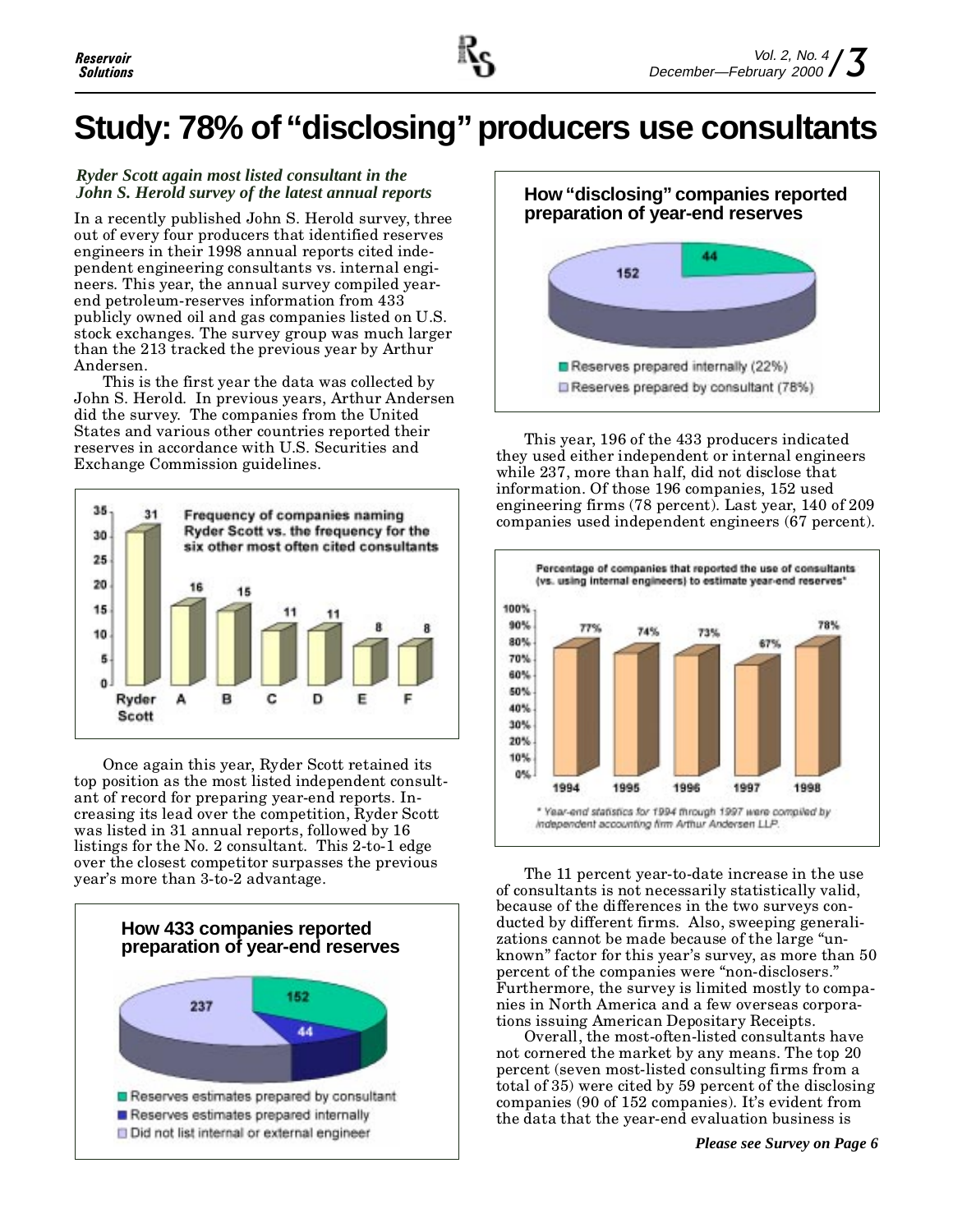## **Small, low-cost models boost confidence in estimates**

To help Ryder Scott engineers estimate reserves and clients resolve technical and economic questions, the Ryder Scott simulation group is increasingly building small, low-cost reservoir-simulation models. The use of these cursory models to evaluate less developed fields greatly enhances conventional engineering and geological methods. This has often led to more accurate original-in-place and reserves estimates and production forecasts.

These models are in contrast to the complex, conventional models that are carefully history matched by Ryder Scott from extensive production data. While we are very proud of the high-quality, full-field models, we also see a great value in the role and utility of smaller models," said Dean Rietz, manager of the simulation group.

Typically single-well with radial or Cartesian grids, these models are easily constructed and run very quickly. Determining and entering reasonable parameters for phase behavior and relative permeability behavior is more challenging.

The most time-intensive activities are history matching in the calibration phase and running the multitude of sensitivity cases that the model was built to address. Another challenge is quickly compiling the results into a meaningful format, such as importing into a cash-flow program, or building a quick-look summary chart clarifying performance in terms of variables the client can control, such as the number of wells or the rate of withdrawal.

In spite of the challenges, Ryder Scott generally constructs and conveys such a model to the client in two or three days vs. the much longer turnaround required for a full-field, history-matched model. In some cases during reservoir studies, the simulation group is asked by Ryder Scott engineers, not clients, to construct and run small models to increase confidence levels in reserves estimates. While fast-turnaround models are not appropriate for every circumstance, they add value in many cases. Here is a recent example of a smaller model constructed by Ryder Scott.

### **Mississippi Gas Well**

Several factors were responsible for the considerable technical challenges in estimating the reserves of this onshore gas field. The depletion-drive reservoir with a single dry-gas producer had poorly understood boundaries, a short production history and increasing gas rates predominantly caused by choke adjustments. Consequently, the client company realized its estimates for original gas in place (OGIP) and reserves from both volumetric and classic performance analyses were highly speculative and varied over a wide range.

Taking into account these uncertainties, the Ryder Scott simulation group constructed a small, single-well simulation model to test OGIP estimates and forecast reserves. Since the main unknown was reservoir size, the group performed a sensitivity study in which the reservoir size was continuously adjusted until, for a specified gas-rate history, the model-calculated flowing tubing head pressures matched the observed pressures. The final OGIP estimate was close to the client's latest estimate, however, the model presented a more rigorous solution than the client's approach of assigning an empirical drainage area. Before the simulation study, the client's estimate was subject to a wide range of possible outcomes.

The results from the simulation significantly narrowed the range of possible values and the earlier somewhat speculative estimates were more or less confirmed. In addition, the model was also used to calculate ultimate recovery based on continued operations. Ryder Scott also extracted a synthetic P/Z plot from the model that allowed for the estimation of reserves as a function of abandonment pressure.

Ryder Scott completed the simulation study in a day and a half. "Depending on the complexity, we can perform a similar analysis in about one to three days, said Rietz. We are also building an archive to provide even faster access to small-scale simulation models that address frequently encountered problems.

While the use of these small-scale models greatly enhances clients' knowledge of their reservoirs, including recovery factors and anticipated performance, these models need to be continuously verified and modified as the reservoir produces. The model's outcome is a valuable tool in predicting the most likely scenario, although actual reserve bookings under regulatory guidelines may trail the model results until more history is available.

These quick simulation evaluations can be an invaluable tool for internal planning, field development and reserves "what-if" scenarios, but the time spent and available data must be taken into consideration when using the results," said Rietz. As additional data becomes available, these models may need to be refined, particularly if the ultimate use is for financial reporting. For further information, please contact Dean Rietz, manger of the reservoir simulation group, at 713-651-9191, ext. 216, or at his e-mail, dean\_rietz@ryderscott.com.



**A model similar to the Mississippi gas well model allowed history matching limited data. Future production was then predicted using realistic estimates of operating conditions.**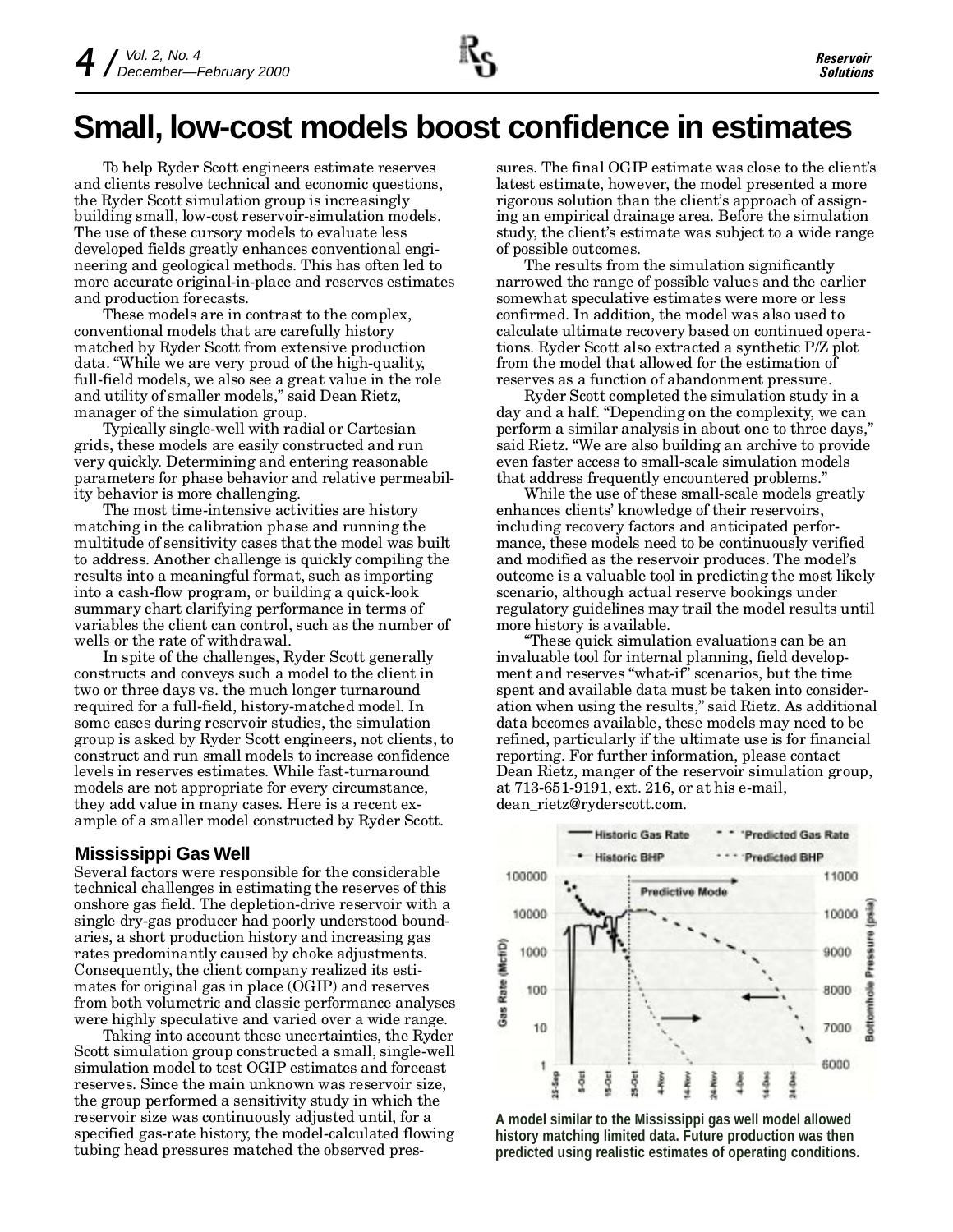# **Resources definitions drafted by SPE reserves committee**

#### Harrell takes over as committee chairman **Ron Harrell Ron Harrell Ron Harrell**

Petroleum resources definitions drafted by the Society of Petroleum Engineers (SPE) were to be posted on the SPE web site in December for member review and comment. The address is www.spe.org. Petroleum resources are both undiscovered hydrocarbon quantities and discovered noncommercial quantities.

Ron Harrell, president of Ryder Scott, is chairman of the 1999-2000 SPE Reserves Committee that drafted the definitions. He was appointed by the SPE president to begin a one-year term last October. "My charge is to provide direction to the committee, pursue established goals and publicize our work," he said.

Another major undertaking of the committee will be to prepare a supplement to accompany the published reserves definitions. This will be the first attempt by SPE to provide guidelines for the consistent interpretation and application of the definitions. Harrell anticipates publication in late 2000.

In 1997, the committee, with Harrell as a member, developed a set of petroleum reserves definitions that was endorsed by SPE and World Petroleum Congress (WPC). These definitions have achieved widespread acceptance by countries, oil and gas producers as well as by numerous consulting companies," said Harrell. Regulatory agencies in many countries have and are giving consideration to the SPE/WPC definitions in reassessing their reserves reporting requirements.

The committee has nine members, each serving a



**(right), president of Ryder Scott, meets with Dean Rietz, vice president. Harrell is chairman of the SPE reserves committee.**

three-year term. Countries represented include United Arab Emirates, Canada, U.K., Sweden, Venezuela and the United States. Meetings are usually attended by designated observers from the WPC, U.S. Dept. of Energy, Society of Petroleum Evaluation Engineers and American Association of Petroleum Geologists.

The committee sponsored two sold-out Applied Technology workshops (ATWs) in 1999 to discuss the applications of probabilistic reserves calculation methodologies. "Additional ATWs are scheduled in 2000 to enable more SPE members to continue the industry dialogue on this approach," said Harrell.

He will present a program on reserves definitions to the Reservoir Studies Group of the SPE Gulf Coast section, Jan. 27, 11:30 a.m. at the Courtyard at St. James Place. For information on the luncheon, please contact the section at 713-779-9595.

### **CIM definitions to guide industry, provide feedback, says Brown**

Keith Brown, manager of Ryder Scott-Canada Petroleum Consultants, urged attendees of a recent symposium in Calgary to voice their opinions of the latest reserves definitions proposed by the Canadian Institute of Mining, Metallurgy and Petroleum (CIM).

**Brown**

There is now an opportunity available for you to have input to the decision on what definitions will be

guiding the industry. Get a copy of the new definitions and provide feedback," he said in the keynote presentation, "Reserve Definitions - What They Might Mean," at the SEPAC (Small Explorers and Producers Association of Canada) Investment Symposium in October. A streaming video of the speech is posted on the SEPAC web site at http://db.nucleus.com/sepac/.

Brown compared definitions promulgated by the Society of Petroleum Engineers/World Petroleum Congress (SPE/WPC), U.S. Securities and Exchange Commission, Ontario Securities Commission (OSC) and the CIM. "These (CIM-drafted definitions) are a little more specific than (OSC) National Policy 2-B definitions. In fact, they are arguably more rigorous than the SPE/WPC definitions," he said.

To support that, Brown cited two strongly worded excerpts from the CIM-proposed definitions: Proved

reserves are those remaining reserves that can be estimated with a high degree of certainty to be recoverable. There is a 90 percent probability that at least the estimated proved reserves will be recovered.

Brown said, There is room for differences in interpretation such that two evaluators, working with the same information, can come up with different values for a reserve base. Drawing different technical conclusions is one thing. Working from a different set of definitions can only compound the problem.

Although changes to reserves definitions have been discussed in Canada for years, a series of controversies this year sparked not only an acceleration of proposed revisions but more directly a frank reassessment of the credibility of consulting firms. In March, some investors went so far as to question the reliability of independent reserves estimates examined during due diligence reviews of acquisitions of some junior companies.

Securities regulators plan to hand down a decision on reporting standards in 2000. Press reports indicated that they might also recommend that companies form reserves audit committees. However, even if no action is taken, economic incentives already exist for the formation of such committees if risks can be mitigated and the cost of capital reduced. Editor's Note: Ryder Scott was not one of the firms questioned in connection with the acquisitions.



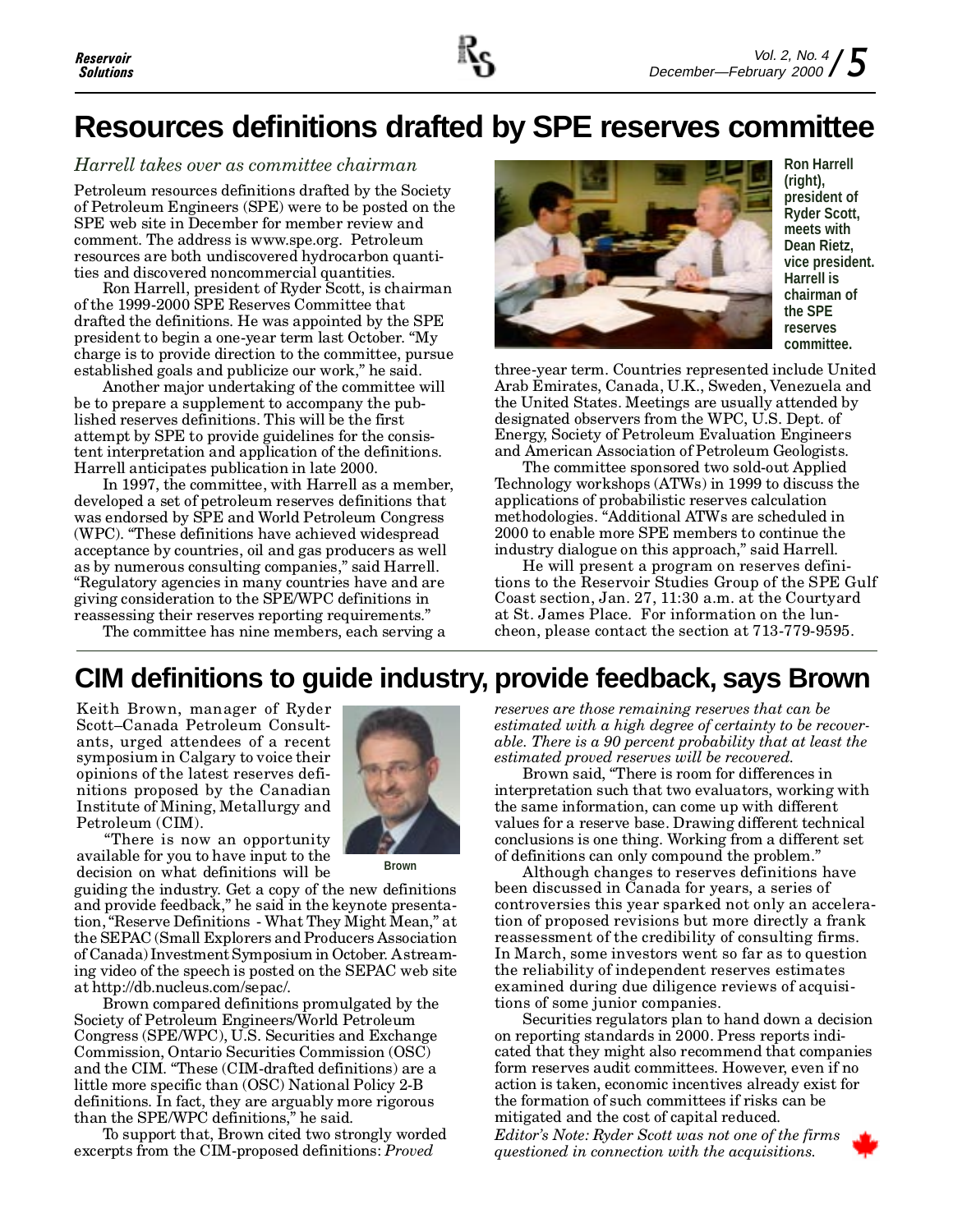#### *Recap—Cont. from Page 1*

for contaminants. Using the popular Cullender-Smith (1956) method as modified by Ryder Scott, the utility software also predicts shut-in bottomhole pressures from tubing pressures in gas wells.



With the **flowing** pressure analysis program, a user can evaluate the performance of producing gas or gas-injection wells. The program enables the user to calculate flowing bottomhole pressures (FBHP) for gas wells. The application also automati-

cally computes associated backpressure equation parameters and displays a traditional log-log backpressure curve at the user's option.

For producing wells, absolute open flow (AOF) potential is also calculated. Static bottomhole pressure (SIBHP) can be determined from shut-in tubing pressure (SITP). The application integrates techniques derived from Cullender-Smith (1956) and Turner, Hubbard and Dukler (1969). Ryder Scott modified those algorithms for today's high-speed computers.

The QuickLook economics evaluation software gives the user a simple, fast tool to compute screening economics for prospects, evaluate workovers and recompletions and run preliminary lending economics. The user can run complete reserves and cash-flow projections for individual wells or properties.

QuickLook computes up to four distinct product

streams, two oil and two gas, and secondary product streams based on gas-oil ratios or condensate yields. The program provides options for exponential, hyperbolic, harmonic and manual product projections. A user can also subtract or add together streams. QuickLook also has multiple expense-, taxand investment-parameter options as well as a provision for abandonment costs.



Reservoir Solutions Modules 1.0 gives reservoir engineers the capabilities to solve common problems requiring the calculation of oil and fluid properties, such as pseudocritical properties, compressibilities and formationvolume factors. Included in the program are functions for calculating  $T$  (pseudocritical temperature), P (pseudocritical pressure), Z factor (real gas deviation), shut-in bottomhole pressure,  $C<sub>g</sub>$  (gas isothermal compressibility),  $C_w$  (water isothermal com- $\operatorname{presibility}$ ),  $\operatorname{C}_\circ$  (oil isothermal compressibility),  $\operatorname{B}_\circ$ (oil formation volume factor) and  $B_{\sigma}$  (gas formation volume factor).



Reservoir Gas Analysis Software (ResGAS) computes the critical pressures and temperatures, specific gravities and heating values of a gas stream. The application works with the previously

released Reservoir Solutions Modules program. The computation of gas properties includes

corrections for contaminants and adjustments for condensate content. ResGAS also calculates wet gas in place and recoverable wet-, dry- and sales-gas volumes as well as recoverable condensate volumes.

ResGAS computes the estimated recovery of propane, butane and sulfur and approximates the BTU content of separator and gas sales. A user must enter separator-gas component percentages derived from laboratory analysis and other data input, including well and reservoir parameters and recovery factors.

Editor's Note: Ryder Scott does not guarantee or warrant the accuracy or reliability of this software and disclaims its fitness for any particular purpose.

#### *Survey—Cont. from Page 3*

spread out among large and small shops, but the heavier distribution in terms of number of accounts is skewed toward the larger firms that have carved a lion's share of the market.

Generally, the major oil and gas companies used internal engineering staffs for annual reporting. Furthermore, only 14 of the 50 largest corporations, as ranked by total assets in the latest "OGJ200," referred to outside consultants in their annual reports. (The OGJ200 is an Oil & Gas Journal list of the largest 200 publicly traded U.S. oil and gas producers.)

Despite that trend, Ryder Scott did yearend work for the two largest companies from the top  $50$  that cited consultants—No. 20 Apache with \$3.4 billion in total assets and No. 22 Pennzenergy at \$2.4 billion. Of the 14 largest companies citing consultants, Ryder Scott was listed by six—twice as many citations as the next closest consultant.

Since Ryder Scott has been following the survey for the past five years, the firm has consistently and decisively led the rest of the field as measured by the number of public companies publishing reserves estimates attributed to independent consultants. In summary, as the best available marketplace barometer, the John S. Herold survey indicates that Ryder Scott, by a decisive margin, is used more often than any other consulting firm in the world for preparing year-end reserve estimates in accordance with U.S. SEC guidelines.

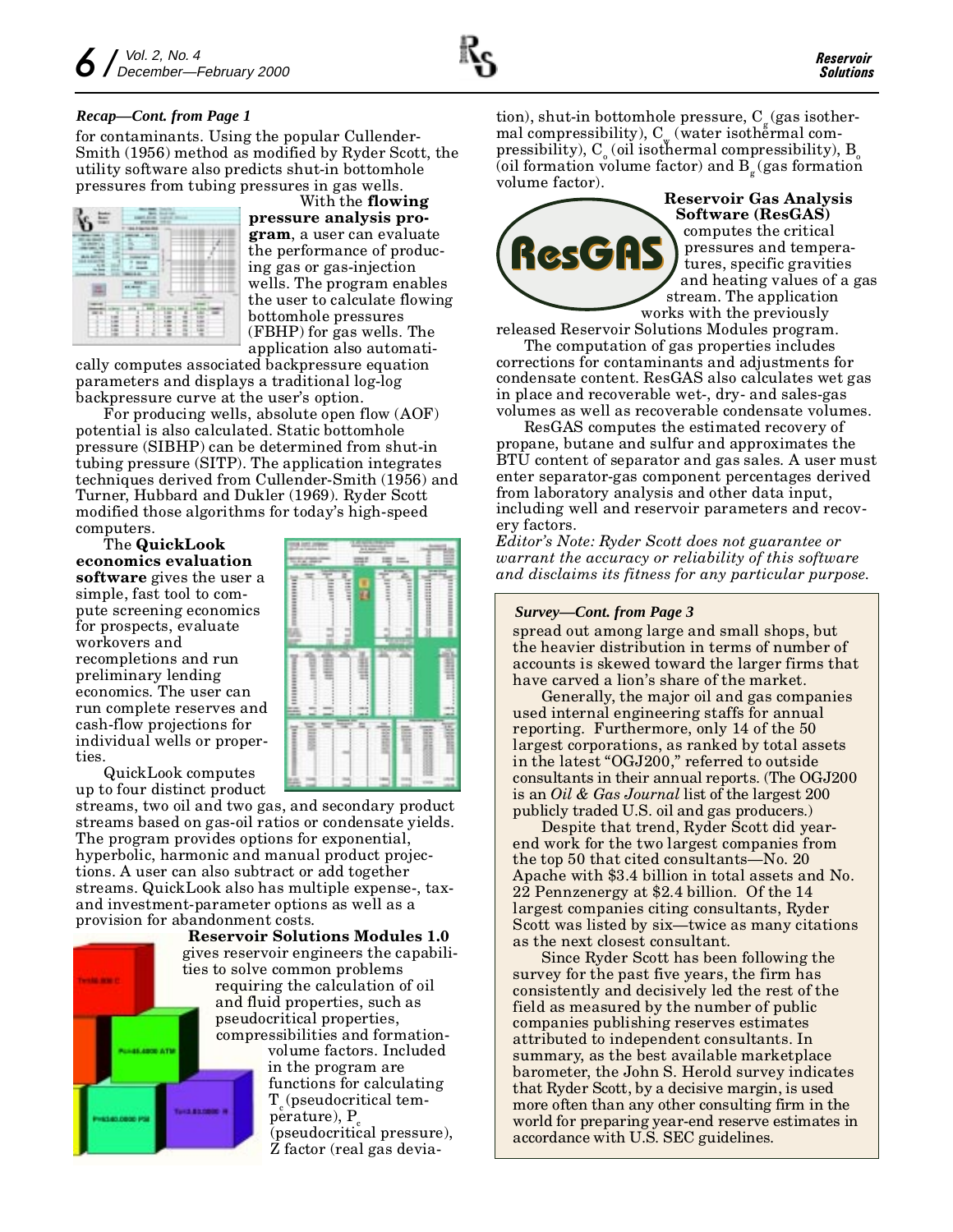

# **Top 10 technologies in last 20 years of 20th century**

his issue of Reservoir Solutions marks the end of a millennium. In that spirit, the publication has endeavored to list the 10 most significant technological advancements that have This issue of *Reservoir Solutions* marks the end<br>of a millennium. In that spirit, the publica-<br>tion has endeavored to list the 10 most sig-<br>nificant technological advancements that have<br>benefited Ryder Scott and presumabl evaluation industry during the last 20 years. There are some inherent drawbacks in organizing a list like this. All categories are not mutually exclusive.

Some technologies caused sweeping changes across all industries while other innovations had limited influence. Some technologies were born before the last two decades, but became widely used later. And there may be some omissions or unjustified inclusions. The list is not perfect, but without question every one of the following innovations made the industry workplace a more efficient, productive environment.

#### **Hewlett Packard 41C calculator**



With its release in March 1980, this powerful personal calculator system set new standards. Engineers could customize the handheld 41C calculator by plugging in extra memory, a magnetic card reader and a printer. The breakthrough feature though was the

| ≖                           |
|-----------------------------|
| 手                           |
| 帶<br>-9<br>×                |
| <b>MM</b><br>œ<br>ш<br>1111 |
| ÷<br>×<br>ا ع<br>г          |
|                             |
|                             |
| ×                           |

use of a plug-in application module for calculating fluid properties, such as critical pressures and temperatures, Z factors, etc. This automation increased productivity by eliminating the need for hand calculations. The alphanumeric keys allowed a user to toggle between the normal calculator mode and a userdefined or built-in function mode. "It can even be called a personal computing system," Hewlett Packard said two decades ago, which was a fair assessment back then.

#### **Single-point sources for historical data**



Today, companies looking at possible acquisitions routinely commission reserves evaluators to study data files available through subscription database services. Using handy computerized compilations,

evaluators quickly retrieve complete well history and production data through these services. Before that, evaluators had to rummage through public and proprietary, paper and electronic files housed with various companies and government agencies and tediously attempt to locate and extract selected information.

#### **Personal computer**



In the early 1980s, the advent of the \$5000 personal computer (PC) was a critical event in the evolution of computing for the evaluator. Computing power and storage rivaling the mainframes of a decade or two ear-

lier became available to small companies. The processing power of PCs cleared the way for the development



of an assortment of spreadsheet, word-processing and mapping applications that replaced columnar pads, graph paper and hand-drawn maps. In a flash, hand calculations and slide rules became obsolete. Running sophisticated programs on PCs eliminated piles of punch cards that cluttered evaluators' offices.

#### **Spreadsheet/database programs for the PC**



With the advent of the PC, importing data into spreadsheets and parsing them became the most efficient, cost-effective method of information management. Reservoir engineers had been literally immersed in hard-

copy data such as printouts of decline curves, historical production rates, reservoir pressures, historical costs, etc. Database and spreadsheet programs simplified the arduous tasks of organizing paper copies

and manipulating data and enabled the sorting of raw data using multiple criteria. Seemingly overnight, these programs automated the processing of daily and cumulative production, revenue and expense data.



#### **Microsoft Windows**



In late 1983, Microsoft unveiled Windows, an extension of the MS-DOS operating system that provided a graphical operating environment. The window-management capability allowed a user to view unrelated pro-

grams simultaneously and to transfer data among programs. Dynamic-link libraries enabled the reservoir evaluator to connect to multiple databases and make universal changes thus eliminating the need to continually rework algorithms and core applications and recompile to each program. Evaluators quickly mastered point-and-click commands and could dedicate their time to analysis rather than learning and carrying out cryptic DOS and Unix commands.

#### **Increases in computational efficiency**



The IBM RISC systems were initially designed for CPU- and memory-intensive applications such as reservoir modeling. Other systems, such as SGI and Sun, were suited for graphics-intensive applications, such as geologic modeling and 3D visualization. Now these and other evolving systems can handle multiple applications and facilitate work flow between geologists